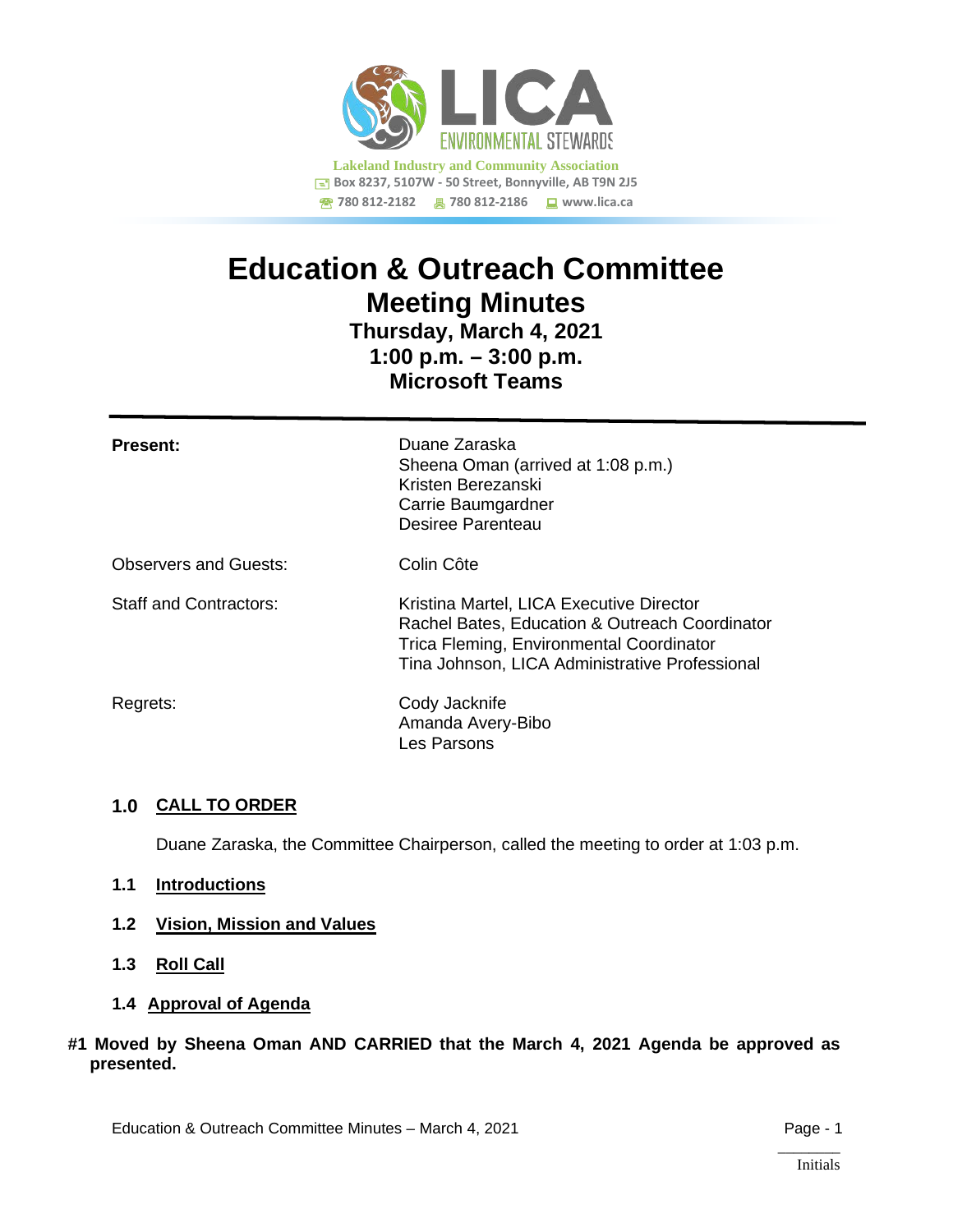## **1.5 Approval of Minutes**

## **1.5.1 December 15, 2020**

#### **#2 Moved by Sheena Oman AND CARRIED that the December 15, 2020 Minutes be approved as presented.**

## **2.0. ONGOING BUSINESS**

#### **2.1 [Education & Outreach Update](https://lica2.sharepoint.com/:b:/s/Office/EZUM5jWTH0dMmexHH21BoCsBRK70TlI4azhYu3IaJ8D8Yg?e=cV0Q7E)**

The Education & Outreach Coordinator presented the E&O Program Update to the Committee. A few items of note:

- With classroom presentation requests continuing to be slow, the E&O Coordinator has been reviewing the presentations and developing alternate virtual classroom activities.
- Duane Zaraska has volunteered to be the first Board member featured in the LICA newsletter.
- LICA received a vermicompost workshop request from Light of Christ School in Lac La Biche.
- The applications for Stream of Dreams have been sent out.
- École des Beaux-Lacs hopes to proceed with the Stream of Dreams offering that got cancelled last year due to Covid-19.
- LICA has agreed to extend a Stream of Dreams program application to the Cold Lake Family Resource Network, as the provincial program is not only limited to schools.
- LICA has been unable to connect with the Little Green Thumbs (LGT) program director since the beginning of the pandemic. Requests are coming in to replenish LGT supplies so, the E&O Coordinator sought approval to spend some of the remaining E&O budget on soil and seeds that teachers require to continue offering the LGT program in their classrooms. Currently two teachers have submitted requests. LICA has provided messaging to new interested teachers who wish to obtain a LGT garden that Covid-19 has impacted the shipment of supplies and we are unable to receive additional gardens at this time.

#### **#3 Moved by Kristen Berezanski AND CARRIED that LICA support the current LGT school programs by purchasing soil and seeds as required by teachers until LICA can re-establish a path forward with the LGT director to replenish supplies.**

## **2.2 Stop Needless Idling Campaign**

It has been a challenging year to get pledges for the Stop Needless Idling Campaign. Compassion fatigue from dealing with Covid-19 is believed to be a large contributor to the resistance. The campaign was primarily targeted towards fleet vehicles this year, and organizations were reluctant to discuss idling reduction. The Alberta Airsheds Council is looking at reducing the campaign time to one month to increase campaign effectiveness. An end of project summary will be provided at the next AAC Communications Committee meeting.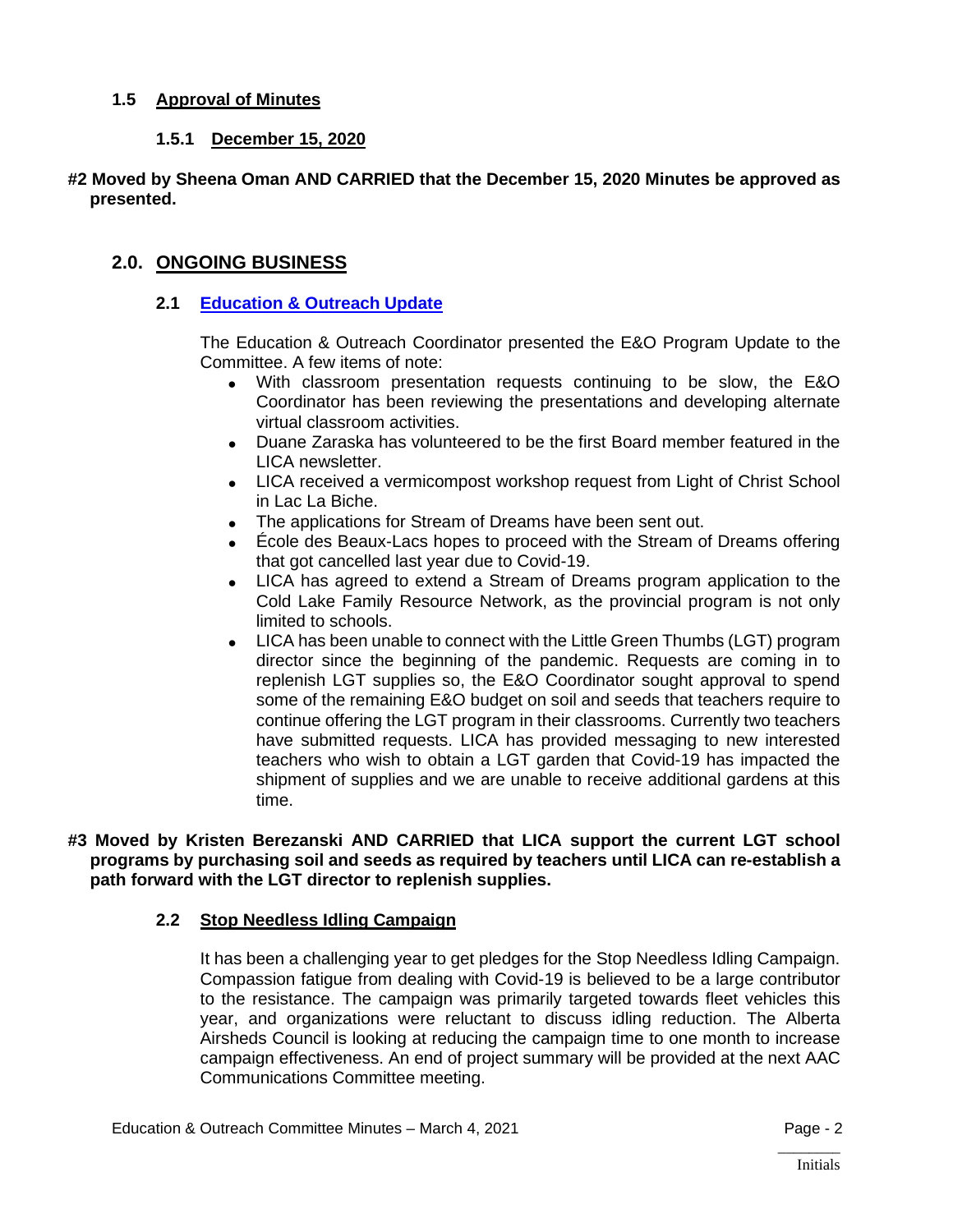## **2.3 Community Garden Update**

## **2.3.1 Community Garden Workshops**

On February 11<sup>th</sup>, Robert Spencer, Alberta Horticulture Association (AHA) member, hosted a Zoom presentation to interested Lakeland residents on "back-to-basics" gardening. LICA has an upcoming presentation on March  $4<sup>th</sup>$ regarding starting seeds and transplanting. Future workshops are scheduled for April  $1^{st}$  and May  $6^{th}$ . The E&O Coordinator is looking for presenters for a fifth presentation in either mid-April or mid-May on companion planting or winter bed care.

## **2.3.2 [Community Garden Guidelines](https://lica2.sharepoint.com/:b:/s/Office/EWxAoWHOacxPqHbJE3hRetMBd5HDfvuH04Nl1nYCqCqzlg?e=oWS3xn)**

The Education & Outreach Coordinator presented the Bonnyville Community Garden (BCG) Guidelines to the Committee. There was discussion around providing more guidelines to gardeners on the correct handling of weeds to minimize spread. Two corrections were requested to be made to the document:

- Under the Plot header, the fourth bullet requires the removal of the duplicate word "up."
- Under the Community Principles header, change the last bullet to read, "There is no smoking, alcohol, or drug use permitted in the community garden."
- **#4 Moved by Desiree Parenteau AND CARRIED that the Community Garden Guidelines be approved as amended:**
	- **Removal of the duplicate word "up" in the fourth bullet under the Plot header.**
	- **Amend the sentences in the last bullet under the Community Principles header to read: "There is no smoking, alcohol, or drug use permitted in the community garden."**

## **2.3.3 Community Garden Membership Rate**

The Education & Outreach Coordinator presented the [BCG Membership](https://lica2.sharepoint.com/:b:/s/Office/EVbu8WBgZdJIuIJDD-PehPgBZJG2xRxIqJoXXMi34R4Z1g?e=5W1h2B)  [Form](https://lica2.sharepoint.com/:b:/s/Office/EVbu8WBgZdJIuIJDD-PehPgBZJG2xRxIqJoXXMi34R4Z1g?e=5W1h2B) and rates to the Committee. In discussions with the LICA Executive Director it was determined that the annual costs of maintaining the garden would be \$1,300 initially and decrease as the compost begins to break down for use. To ensure the BCG is affordable while covering these costs, a business sponsorship fee of \$50 per bed was deemed appropriate, where a minimum of 4 businesses would be required to break even. It was agreed by the Committee that businesses would have full discretion on selecting a maximum of 4 individuals to care for a single plot. Individual membership fees have also been streamlined to a flat \$10 annual household rate with an additional rental of \$10 per bed.

## **#5 Moved by Duane Zaraska AND CARRIED that the Community Garden Membership Form and rates be approved as presented.**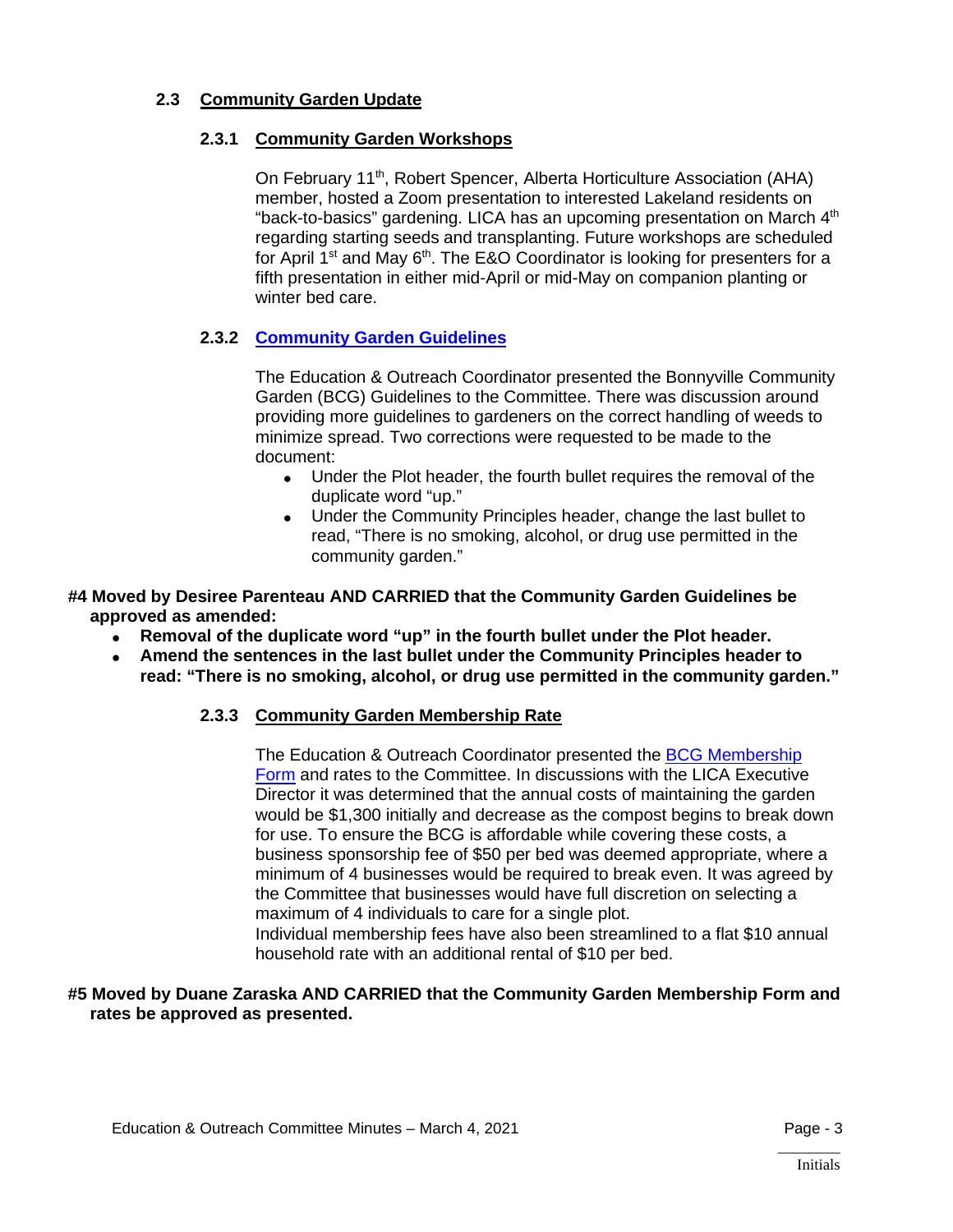## **2.3.4 [Community Garden Budget](https://lica2.sharepoint.com/:b:/s/Office/EZYxUrjNqm1BtEexEkp_WeQBXimLAdAnvpIPvOO-JHkMzw?e=LrIx1I)**

The Education & Outreach Coordinator presented the BCG Budget to the Committee.

**#6 Moved by Duane Zaraska AND CARRIED that the BCG budget be accepted as presented with the understanding that in-kind contributions will be sought.**

#### **2.4 AQHI Lanterns**

#### **2.4.1 Solutions to the end of IFTTT service**

The AQHI lanterns went offline in February, and we were having difficulty connecting them. It was discovered that the IFTTT service provider no longer serviced the lanterns. The LICA Data & Reporting Specialist has been working with a technician to develop some coding and write a script so that LICA can gain full control of the lanterns. In addition to bringing the lanterns back online, we will be able to manage them all on the LICA data server computer in the office rather than on a separate app on multiple phones. Final beta-testing of the code is being completed before we roll it out to all our lanterns.

#### **2.5 KOLB Campaign**

#### **2.5.1 Potential partnership formats with Healthy Waters LLB**

The LICA E&O Coordinator reviewed the KOLB Campaign Guide with the Committee. Most of the costs associated with running the campaign include the \$3,600 kick-off event to network and get people interested in the campaign. Other costs incurred include providing an education session, shore-line clean-up, and going door-to-door to get resident buy-in.

When the KOLB campaign has run in conjunction with the Moose Lake Watershed Society, LICA was financially responsible for volunteers, educational materials, social media coverage, surveys, signage, and GST. The MLWS covered the remaining costs through grant funding they applied for.

Colin Côte, from Healthy Waters LLB, notified the Committee that Healthy Waters LLB is looking to run the KOLB campaign in Summer 2022. The partnership would be as follows: Healthy Waters LLB would fully fund the campaign while LICA would provide materials, expertise, and volunteer support, like that provided to MLWS. More details on this collaboration with be forthcoming once grant funding has been acquired. LICA has offered to assist with the grant application as well if Healthy Waters would like assistance.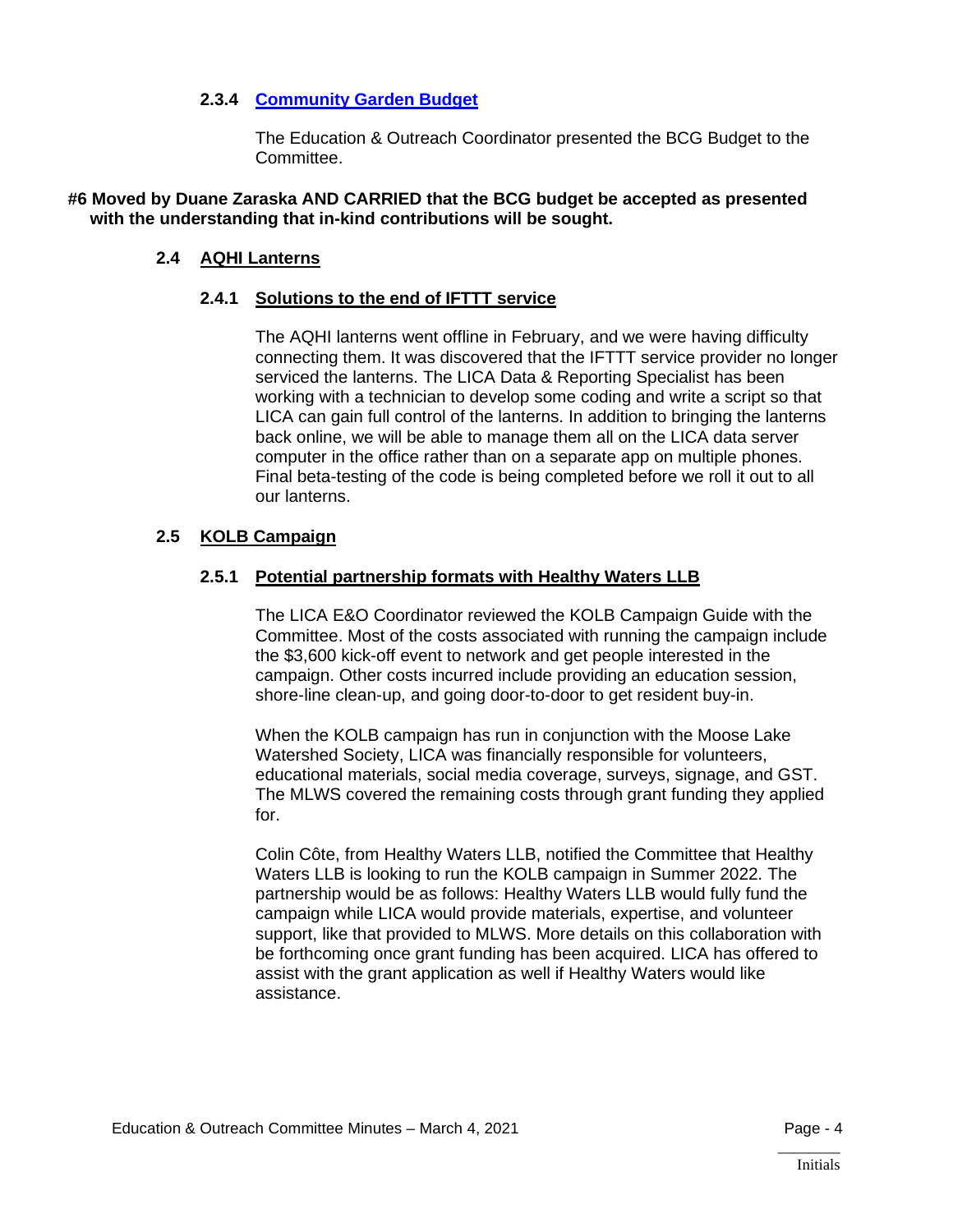## **2.6 Future Projects & Events**

Waterlution is a non-profit that encourages leadership and entrepreneurial skills through water education. They have a youth contest which asks students to tell a story about water through creative writing, video, photography, song, or other creative storytelling methods. Winners of the youth contest will have their work included in a travelling art exhibit across Canada. The E&O Coordinator has been looking into LICA being a host for the exhibit as a low-cost opportunity for community engagement. The Committee agreed that this was a good opportunity for LICA, and the E&O Coordinator will be bringing a proposal to the Board for their acceptance.

## **3.0 OTHER BUSINESS**

## **3.1 Riparian Fencing & Watering System Project**

## **3.1.1 [Terms and Conditions](https://lica2.sharepoint.com/:b:/s/Office/Eay0eAq9_QlCjOvq84ZmygoBbGjBFSWcbHqm-oyroiwyHg?e=q0M7vc)**

The Environmental Coordinator presented the Terms and Conditions for the Riparian Fencing & Water System Project. The Committee would like the reference to GST removed from item 2.7 Ineligible Costs and item 4.0 Funding.

#### **#6 Moved by Kristen Berezanski AND CARRIED that the Riparian Fencing & Watering System Project Terms and Conditions be approved as amended:**

- **Removal of GST reference from item 2.7 Ineligible Costs**
- **Removal of "GST exempt" from item 4.0 Funding**

## **3.1.2 [Application Form](https://lica2.sharepoint.com/:b:/s/Office/EUUKSMRC5r1DsK8tJclUEzkBQkJ6yUihjaR6SRWx-q0gMw?e=f2cVbq)**

The Environmental Coordinator presented the Application Form for the Riparian Fencing & Water System Project. The Committee suggested the removal of the Municipality heading, as Métis Settlements and First Nation Reserves will not fit within this parameter, and the removal of "excluding GST" from Part 4.0 Estimated Project Budget.

#### **#7 Moved by Kristen Berezanski AND CARRIED that the Riparian Fencing & Watering System Project Application be approved as amended:**

- **Removal of "Municipalities" from Part 1: Applicant Information**
- **Removal of "excluding GST" from Part 4: Estimated Project Budget**

## **3.2 [Community Rain Garden Educational Video](https://lica2.sharepoint.com/:b:/s/Office/EVBfELT3f8lIs6eaUkfDokIBz1i89mbK-Z-qoafLOW2UyQ?e=Ferlnt)**

The Environmental Coordinator presented a music video idea for the Community Rain Garden Educational Video. The Committee was in support of this idea and requested a hands-off approach to the video development. The Committee would like to review the draft video closer to project completion.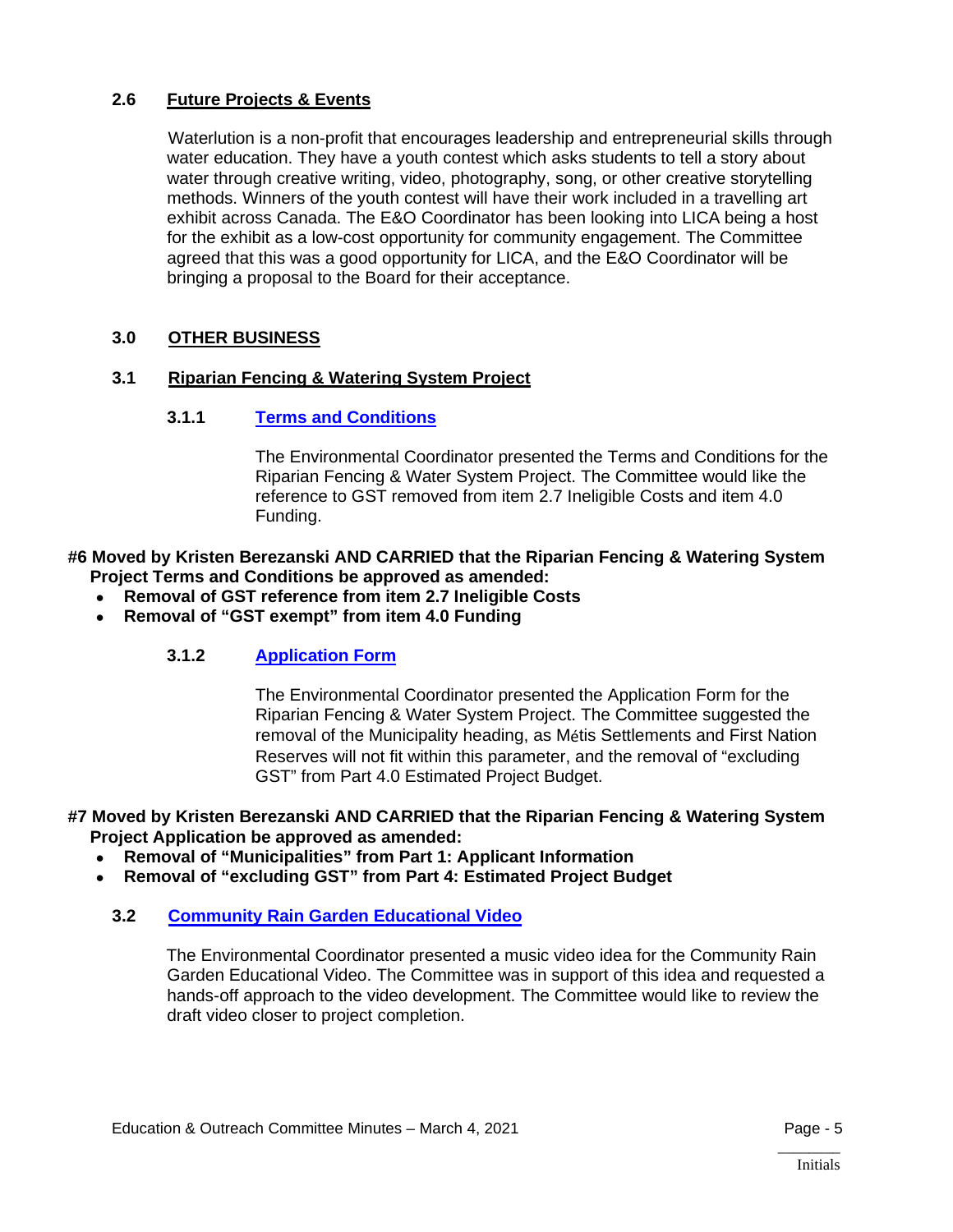## **3.3 LICA Educational Signage**

## **3.3.1 Incorporating Traditional Knowledge**

The Board has requested a larger integration of Traditional Knowledge into LICA's projects. The Environmental Coordinator believes a good place to begin this integration would be within LICA signage and is seeking input on who to contact regarding gleaning this Traditional Knowledge. The Committee suggested LICA draft a letter including the Western worldview as an example and inviting feedback of the Indigenous worldview to present alongside it. Engagement should be sought primarily from the Consultation Coordinators, or alternatively from the Elders (First Nation Communities) or Knowledge Holders (Métis Communities). The Committee also recommends that signage be placed at high-traffic locations where they can direct people to the special sites being featured.

## **4.0 ACTION LIST**

## **4.1 Follow-up on Action List**

## **4.1.1 December 15, 2020 E&O Meeting**

The Education and Outreach Committee reviewed the action list for the December 15, 2020, E&O Committee Meeting noting that:

- Most of the garden workshops have been planned, dates set include February 11<sup>th</sup> and March  $4<sup>th</sup>$ .
- Phase 1 invoices are in the process of being completed,
- The E&O Committee had finalized the BCG Guidelines and Membership form, and
- Funding for the BCG has now been established.

## **5.0 UPCOMING MEETING DATES**

## **5.1 Board Meeting – March 18, 2021**

## **5.2 Next Meeting – TBD**

The next Committee meeting will occur in mid-April prior to the April Board meeting.